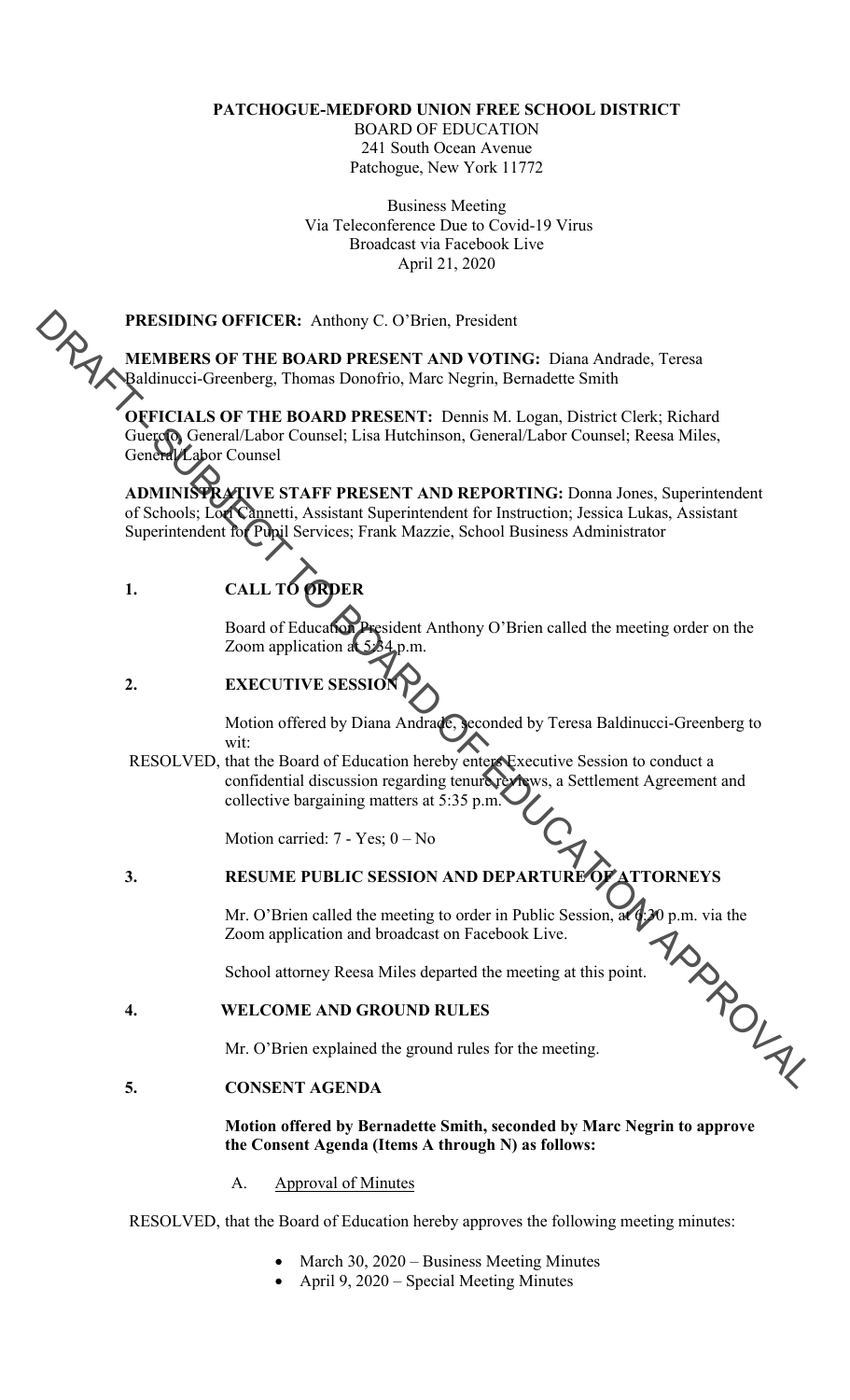### B. Approval of Personnel

RESOLVED. That the Board of Factorius Start Changes are also the Board of Factorius Start Changes and Changes are also the proposition of Eulers and Changes are also the proposition of Eulers and Changes are provided to t WHEREAS, the Board of Education recognizes that in order to be eligible for tenure, an individual receiving a probationary appointment as a classroom teacher or building principal must receive annual composite or overall APPR ratings of H or E in at least three (3) of the four (4) proceeding years, and if the individual receives a rating of one (1) in the final year of the probationary period, he or she will not be eligible for tenure at that time, be it

RESOLVED, that the Board of Education hereby approves the following personnel Reports. (see Schedule #1 - Attached)

- Instructional Staff
- Instructional Staff LOA/Returns
- B1. Operational Staff
	- Operational Staff LOA/Returns

Approval for Provision of Educational Opportunities to Resident Pupils with disabilities

RESOLVED, that the Board of Education approves the provision of educational opportunities to resident pupils as listed, in date order, on the rosters provided.

- Committee on Pre-School Special Education
- Committee on Special Education
- 

Acceptance of Financial Reports

RESOLVED, that the Board of Education hereby accepts the following financial reports of the February 1, 2020 through February 29, 2020 period:

- Treasurer's Report
- Claims Auditor Letter
- Claims Auditor Reports
	- Payroll Schedule Audit Report Payroll Adjustments Report
		- Substitute Teacher Report (Budget) Substitute Teacher Report (Grants)
		- Custodial Overtime Report
		- Cash Disbursement Report
			- Workers' Compensation Cash Disbursement Wire Reconciliation Report
		- nVision Audit Reports
- Cash Flow Projection
- Extra Classroom Activity Fund
- Scholarship Activity Fund
- **General Fund Financial Reports**
- School Lunch Fund Financial Reports
- Special Aid Fund Financial Reports
- 10. Capital Projects Fund Financial Reports
- 11. Trust & Agency Fund Financial Reports
- 12. Private Purpose Trust Fund Financial Reports
- 13. Debt Service Fund Financial Reports
- 14. Workers' Comp. Reserve Financial Reports
- 15. Budget Transfer Query
- 16. Capital Project Report (7/01/99 Present)
- 17. Warrants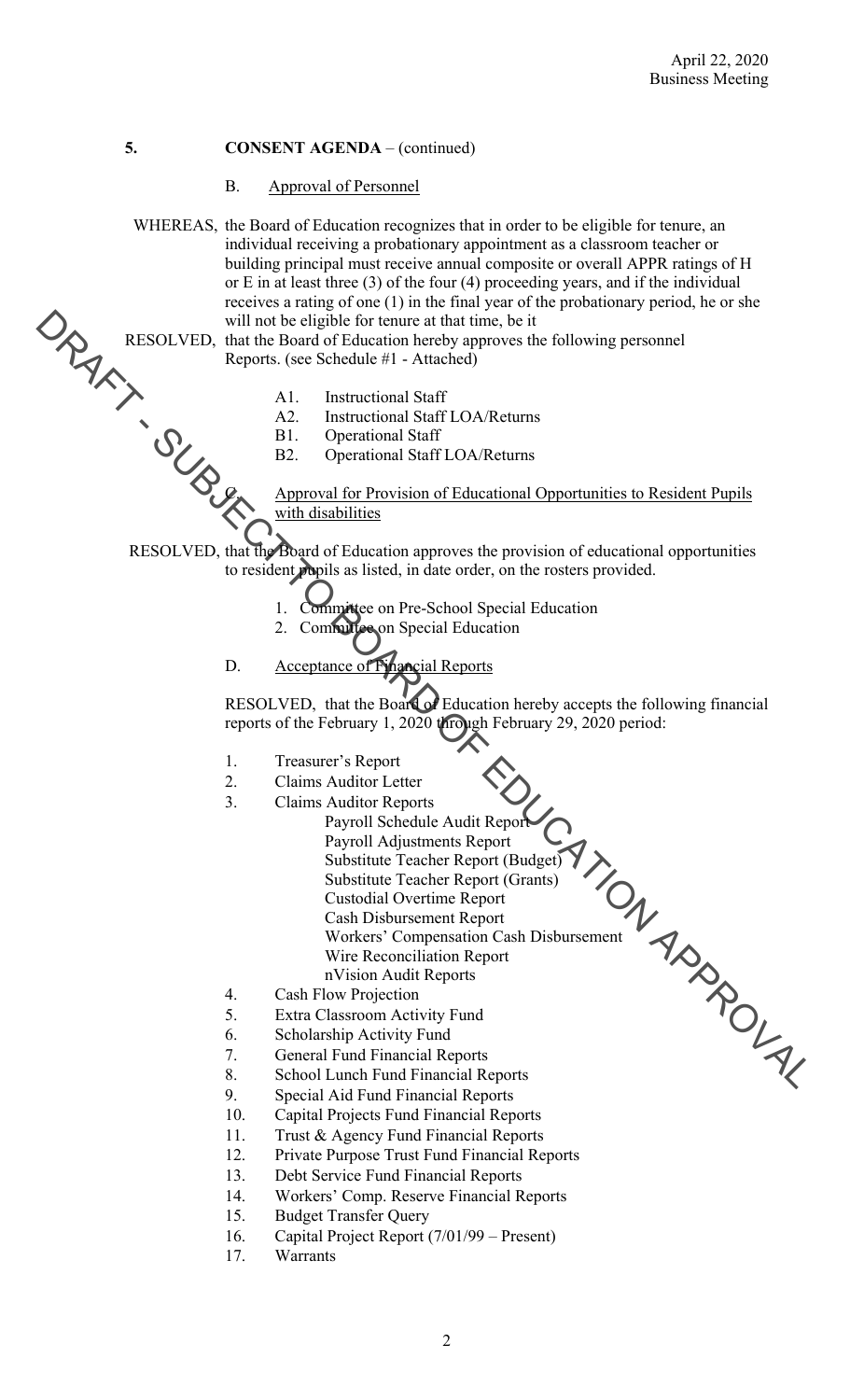### E. Budgetary Adjustments

RESOLVED, that the Board of Education hereby approves the following Budgetary Adjustments, for the period from April 7, 2020 through April 10, 2020, in the amount of \$30,876.70, as provided to the Board of Education.

- 1. Budget Transfers in Excess of \$5,000
- F. Approval of Contracts

RESOLVED, that the Board of Education hereby approves the following contracts as presented<br>to the Board of Education: to the Board of Education:

|    | <b>Contract</b>                                | <b>Description</b>                                                                     | Rate                                                                                                                                                         | Atty. Reviewed | <b>Reason</b>                    | Renewal        |
|----|------------------------------------------------|----------------------------------------------------------------------------------------|--------------------------------------------------------------------------------------------------------------------------------------------------------------|----------------|----------------------------------|----------------|
| 1. | Michelle Tor,<br>$\operatorname{Inq}\nolimits$ | <b>Consultant Services</b><br>- AMENDMENT                                              | \$100 per hour, up to<br>36 hours per week,<br>not to exceed<br>\$108,000 per year;<br>An increase of up to<br>12 hours per week                             | Yes            | Attorney<br>Prepared<br>Template | N <sub>o</sub> |
| 2. | Mill Pond<br>Country Club                      | Venue for Class of<br>2021 Junior Prom on<br>June 17, 2020 -<br><b>REVISION</b>        | \$8,000.00 based on<br>the guaranteed<br>number of guests                                                                                                    | N <sub>o</sub> | Vendor<br>Template               | Yes            |
| 3. | Sayville UFSD                                  | Instructional<br>Services Agreement                                                    | \$80,325.36 tuition<br>rate for 2019-2020;<br>An increase of<br>\$15,960.48 over<br>2018-2019                                                                | N <sub>o</sub> | Attorney<br>Approved<br>Template | Yes            |
| 4. | South<br>Huntington<br><b>UFSD</b>             | <b>Health Services</b>                                                                 | \$900.63 per eligible<br>pupil for 2019-2020;<br>A decrease of \$63.82<br>per eligible pupil<br>over 2018-20                                                 | N <sub>o</sub> | Attorney<br>Approved<br>Template | Yes            |
|    | G.                                             | <b>Approval of Bid Awards</b>                                                          |                                                                                                                                                              |                |                                  |                |
|    |                                                | Awards:                                                                                | RESOLVED, that the Board of Education hereby approves the following Bid                                                                                      |                |                                  |                |
|    |                                                | One Medical Care, P.C.                                                                 | #2018-04 (2) Universal Pre-Kindergarten Services:<br>The New Interdisciplinary School<br>#2018-10 School Physician RFP: Dr. Anthony N. Donatelli, Jr. One on |                |                                  |                |
|    |                                                | $\#2019-09$ Printing Bid:<br>Lorraine Gregory Corp.<br>O<br><b>Tobay Printing</b><br>O | #2019-07 Musical Instrument Repair: Music & Arts                                                                                                             |                | ROLY                             |                |

## G. Approval of Bid Awards

- #2018-04 (2) Universal Pre-Kindergarten Services: o The New Interdisciplinary School
- #2018-10 School Physician RFP: Dr. Anthony N. Donatelli, Jr., One on One Medical Care, P.C.
- #2019-07 Musical Instrument Repair: Music & Arts
- $\bullet$  #2019-09 Printing Bid:
	- o Lorraine Gregory Corp.
	- o Tobay Printing
- #2020-02 Inspection & Repairs of FCI Fire Alarm Systems: J&K Alarms
- #2020-05 Nursing Services RFP:
	- o Apex Therapeutic Services LLC
	- o Bayada Home Health Care
		- o Christian Nursing Services
		- o Community Care Companions, Inc.
		- o Healthsource Group
		- o Horizon Healthcare Staffing
		- o Maxim Healthcare Services, Inc.
- #2020-06 Oil/Fuel/Acid Tank Alarms Systems: G&M Dege, Inc.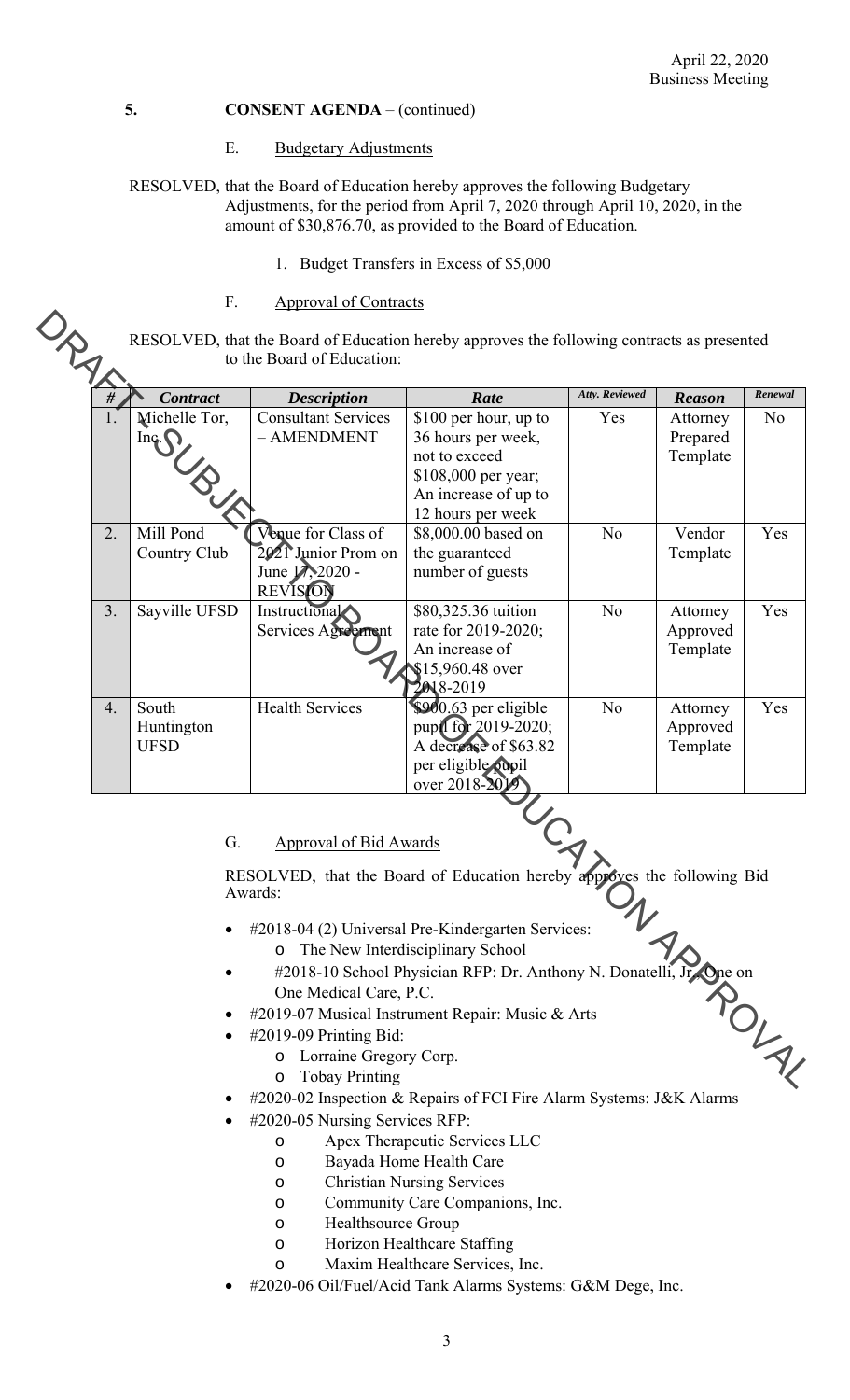#### H. Approval of Tax Anticipation Notes

**TAX ANTICIPATION NOTE RESOLUTION OF PATCHOGUE-MEDFORD UNION FREE SCHOOL DISTRICT, NEW YORK, ADOPTED APRIL 15, 2019, AUTHORIZING THE ISSUANCE OF NOT TO EXCEED \$37,000,000 TAX ANTICIPATION NOTES IN ANTICIPATION OF THE RECEIPT OF TAXES TO BE LEVIED FOR THE FISCAL YEAR ENDING JUNE 30, 2020** 

RESOLVED, BY THE BOARD OF EDUCATION OF PATCHOGUE-MEDFORD UNION FREE SCHOOL DISTRICT, IN THE COUNTY OF SUFFOLK, NEW YORK, AS FOLLOWS:

> Section 1. Tax Anticipation Notes (herein called "Notes") of Patchogue-Medford Union Free School District, in the County of Suffolk, New York (herein called "District"), in the principal amount of not to exceed \$45,000,000, and any notes in renewal thereof, are hereby authorized to be issued pursuant to the provisions of Sections 24.00 and 39.00 of the Local Finance Law, constituting Chapter 33-a of the Consolidated Laws of the State of New York (herein called "Law").

Section 2. The following additional matters are hereby determined and declared:

 $\ddot{\phantom{0}}$ (a) The Notes shall be issued in anticipation of the collection of real estate taxes to be levied for school purposes for the fiscal year commencing July 1, 2020 and ending June 30, 2021, and the proceeds of the Notes shall be used only for the purposes for which said taxes are levied.

 (b) The Notes shall mature within the period of one year from the date of their issuance.

(c) The Notes are not issued in renewal of other notes.

(d) The total amount of such taxes remains uncollected at the date of adoption of this resolution.

Section 3. The Notes hereby authorized shall contain the recital of validity otherwise paid or payment provided for, an amount sufficient for such payment RESOLVED FRONCHOLOGY DEDUCATION OF PATCHOLOGY-MEDEPORTDUXING<br>
FRI-B SCHOOL DISTRICT, IN THE COUNTY OF SUEHOLN, NEW YORK,<br>
AS FOLLOWS:<br>
AS FOLLOWS:<br>
AS FOLLOWS:<br>
SUEHOL That Antispation Notes (herein called "Notes") of Patc prescribed by Section 52.00 of the Law and shall be general obligations of the District, and the faith and credit of the District are hereby pledged to the punctual payment of the principal of and interest on the Notes and unless the Notes are shall be inserted in the budget of the District and a tax sufficient to provide for the payment thereof shall be levied and collected.

Section 4. Subject to the provisions of this resolution and the Law, and pursuant to Sections 50.00, 56.00, 60.00 and  $61.00$  of the Law, the power to and issue the Notes authorized pursuant hereto, or any renewals thereof, and determine the terms, form and contents, including the manner of execution,  $\epsilon$ such Notes, and to execute tax certifications relative thereto, is hereby delegated to the President of the Board of Education, the chief fiscal officer of the District.

 Section 5. The Notes shall be executed in the name of the District by the manual signature of the President of the Board of Education, the Vice President of the Board of Education, the District Treasurer, the District Clerk, or such other officer of the District as shall be designated by the chief fiscal officer of the District, and shall have the corporate seal of the District impressed or imprinted thereon which corporate seal may be attested by the manual signature of the District Clerk.

Section 6. This resolution shall take effect immediately.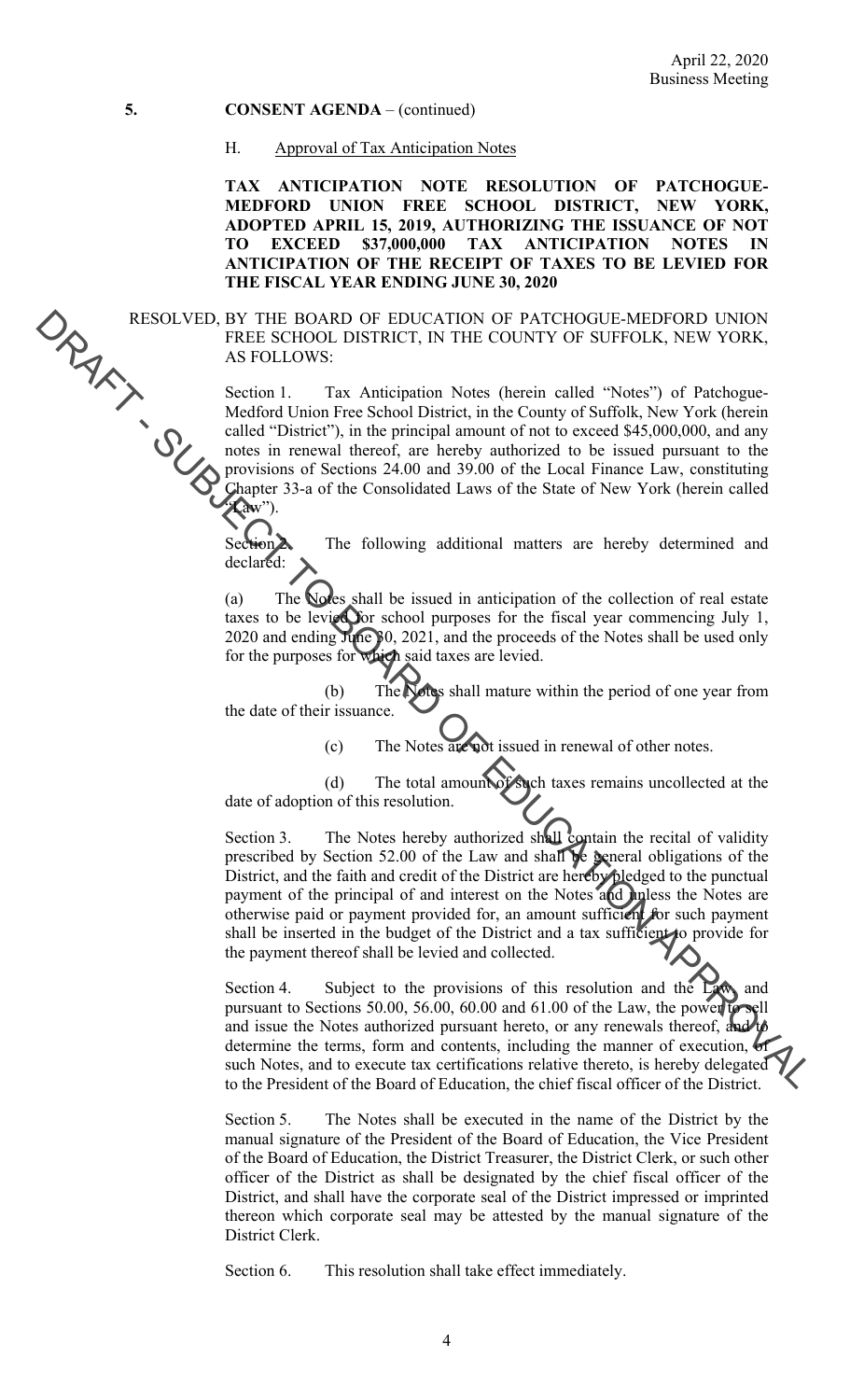#### I. Eastern Suffolk B.O.C.E.S. Board of Education Election

- RESOLVED, that the Board of Education hereby casts one vote, each, the following candidates to fill vacant seats on the Eastern Suffolk B.O.C.E.S. Board of Education and authorizes the district clerk to record the outcome of the election and notify Eastern Suffolk B.O.C.E.S.:
	- Walter Denzler
	- Susan Lipman
	- Anne Mackessey
	- William Miller
	- Catherine Romano

#### J. Eastern Suffolk B.O.C.E.S. Administrative Budget Vote

RESOLVED, that the Board of Education hereby casts one vote to approve the 2020-2021 Fiscal Year Eastern Suffolk B.O.C.E.S. Administrative Budget, and authorizes the district clerk to record the outcome of the election and notify Eastern Suffolk B.O.C.E.S.

> $\mathbf{K}$ .  $\bigcap_{\mathbf{Approx}\mathbf{A}}$  **Approval of Memorandum of Agreement with the Patchogue-Medford** Congress of Teachers regarding Teaching Assistants

- Medford Congress of Teachers in regards to the extended school year and RESOLVED, that upon the recommendation of the Superintendent of Schools, the Board of Education hereby approves a Memorandum of Agreement with the Patchogueteaching assistants and authorizes the President of the Board of Education to execute said document on behalf of the district.
	- L. Approval of Memorandum of Agreement with Patchogue-Medford Congress of Teachers regarding the Vocational Salary Schedule
- A The the Board of Medicine Calculates (Street). The three controls in the Board of Calculation (Street) and the David of Electric Revise Control of Street Action (Street Action 2001). The three David Control of Calculati RESOLVED, that upon the recommendation of the Superintendent of Schools, the Board of Education hereby approves a Memorandum of Agreement with the Patchogue-Medford Congress of Teachers in regards to the Vocational Salary Schedule and authorizes the President of the Board of Education to execute said document on behalf of the district.
	- M. Approval of Settlement Agreement
	- RESOLVED, that upon the recommendation of the Superintendent of Schools, the Board of Education hereby approves a Settlement Agreement with the Patchogue-Medford Congress of Teachers and the employee named in Confidential Schedule A, in regards to translation services and authorizes the President of the Board of Education to execute said Agreement on behalf of the district.
		- N. Approval of Joint Municipal Cooperative Bidding Agreement
	- WHEREAS, various educational and municipal corporations located within the State of New York desire to bid jointly for generally needed services and standardized supply and equipment items; and
	- WHEREAS, the Patchogue-Medford UFSD, an educational/municipal corporation (hereinafter the "Participant") is desirous of selectively participating with other educational and/or municipal corporations in the State of New York in joint bidding in the areas mentioned above pursuant to General Municipal Law § 119 o and Education Law Section 1950; and
	- WHEREAS, the Participant is a municipality within the meaning of General Municipal Law § 119-n and is eligible to participate in the Board of Cooperative Educational Services, First Supervisory District of Suffolk County (hereinafter Eastern Suffolk BOCES) Joint Municipal Cooperative Bidding Program (hereinafter the "Program") in the areas mentioned above; and